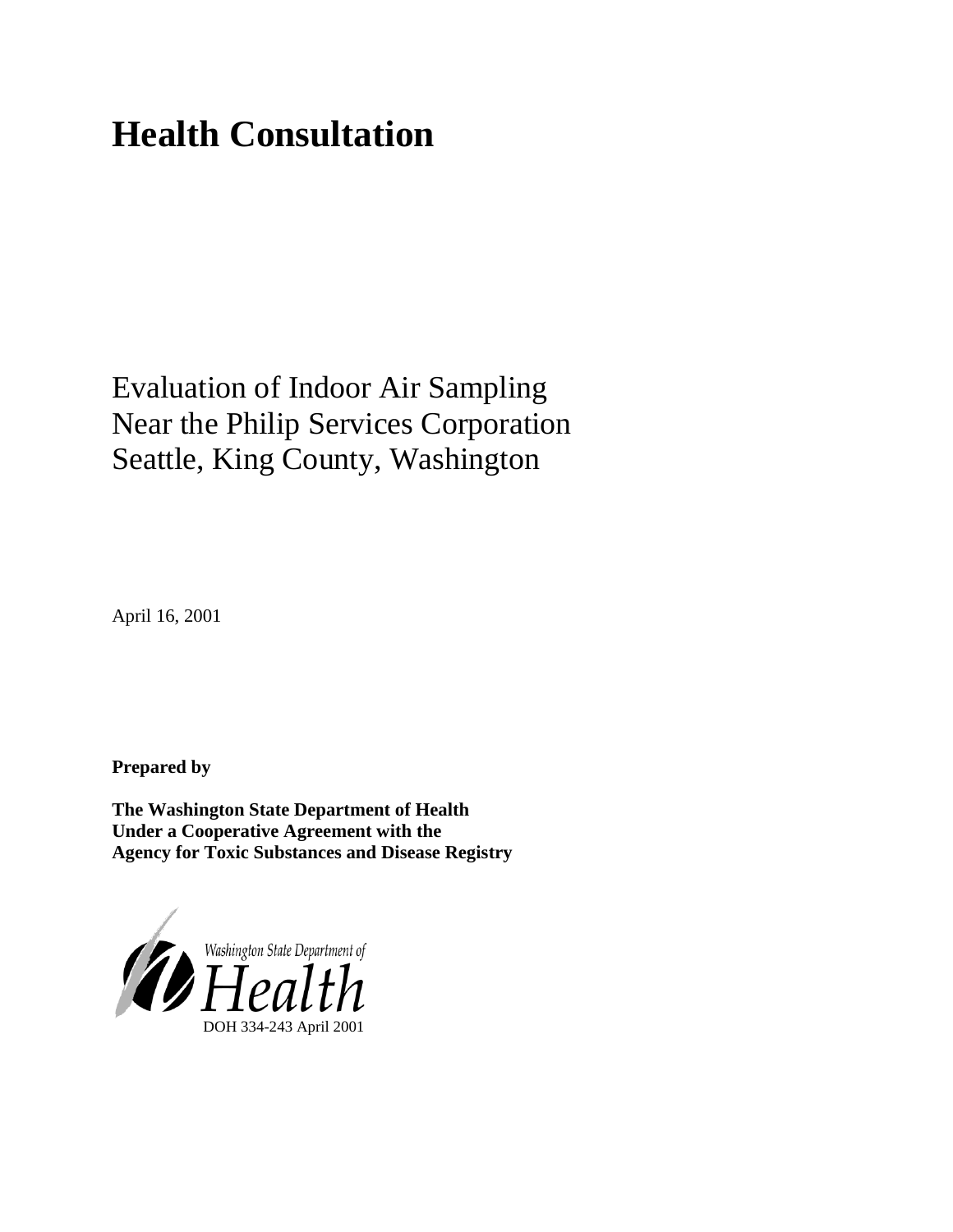### **Foreword**

The Washington State Department of Health (DOH) has prepared this Health Consultation in cooperation with the Agency for Toxic Substances and Disease Registry (ATSDR). ATSDR is part of the U.S. Department of Health and Human Services and is the principal federal public health agency responsible for health issues related to hazardous waste. This Health Consultation was prepared in accordance with methodologies and guidelines developed by ATSDR.

The purpose of this Health Consultation is to identify and prevent harmful human health effects resulting from exposure to hazardous substances in the environment. The Health Consultation allows DOH to respond quickly to a request from concerned residents for health information on hazardous substances. It provides advice on specific public health issues. DOH evaluates sampling data collected from a hazardous waste site or industrial site, determines whether exposures have occurred or could occur, reports any potential harmful effects, and recommends actions to protect public health.

For additional information or questions regarding DOH, ATSDR or the contents of this health consultation, please call the Health Advisor who prepared this document:

Robert Duff Washington State Department of Health Office of Environmental Health Assessments PO Box 47846 Olympia, WA 98504-7846 Phone: (360) 236-3371 Toll free: 1-877-485-7316 Website: www.doh.wa.gov/consults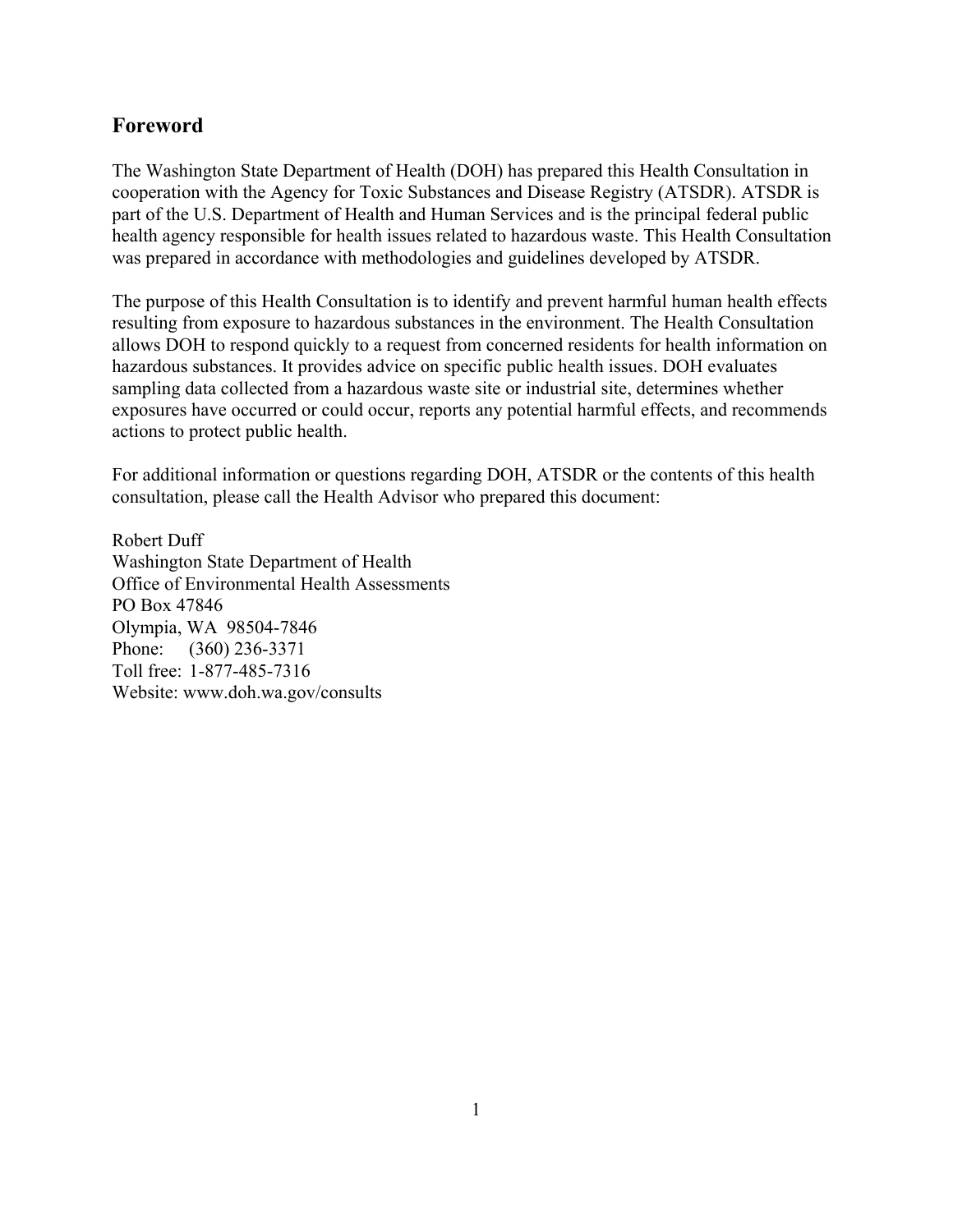## **Glossary**

| <b>Agency for Toxic</b><br><b>Substances and Disease</b><br><b>Registry (ATSDR)</b> | The principal federal public health agency involved with<br>hazardous waste issues, responsible for preventing or reducing<br>the harmful effects of exposure to hazardous substances on<br>human health and quality of life. ATSDR is part of the U.S.<br>Department of Health and Human Services. |
|-------------------------------------------------------------------------------------|-----------------------------------------------------------------------------------------------------------------------------------------------------------------------------------------------------------------------------------------------------------------------------------------------------|
| Contaminant                                                                         | Any chemical that exists in the environment or living organisms<br>that is not normally found there.                                                                                                                                                                                                |
| <b>Dose</b>                                                                         | A dose is the amount of a substance that gets into the body<br>through ingestion, skin absorption or inhalation. It is calculated<br>per kilogram of body weight per day.                                                                                                                           |
| <b>Exposure</b>                                                                     | Contact with a chemical by swallowing, by breathing, or by<br>direct contact (such as through the skin or eyes). Exposure may<br>be short term (acute) or long term (chronic).                                                                                                                      |
| Groundwater                                                                         | Water found underground that fills pores between materials such<br>as sand, soil, or gravel. In aquifers, groundwater often occurs in<br>quantities where it can be used for drinking water, irrigation, and<br>other purposes.                                                                     |
| <b>Hazardous substance</b>                                                          | Any material that poses a threat to public health and/or the<br>environment. Typical hazardous substances are materials that<br>are toxic, corrosive, ignitable, explosive, or chemically reactive.                                                                                                 |
| <b>Monitoring wells</b>                                                             | Special wells drilled at locations on or off a hazardous waste site<br>so water can be sampled at selected depths and studied to<br>determine the movement of groundwater and the amount,<br>distribution, and type of contaminant.                                                                 |
| Organic                                                                             | Compounds composed of carbon, including materials such as<br>solvents, oils, and pesticides which are not easily dissolved in<br>water.                                                                                                                                                             |
| <b>U.S. Environmental</b><br><b>Protection Agency (EPA)</b>                         | Established in 1970 to bring together parts of various<br>government agencies involved with the control of pollution.                                                                                                                                                                               |
| Volatile organic<br>compound (VOC)                                                  | An organic (carbon-containing) compound that evaporates<br>(volatilizes) easily at room temperature. A significant number of<br>the VOCs are commonly used as solvents.                                                                                                                             |

## **Background and Statement of Issues**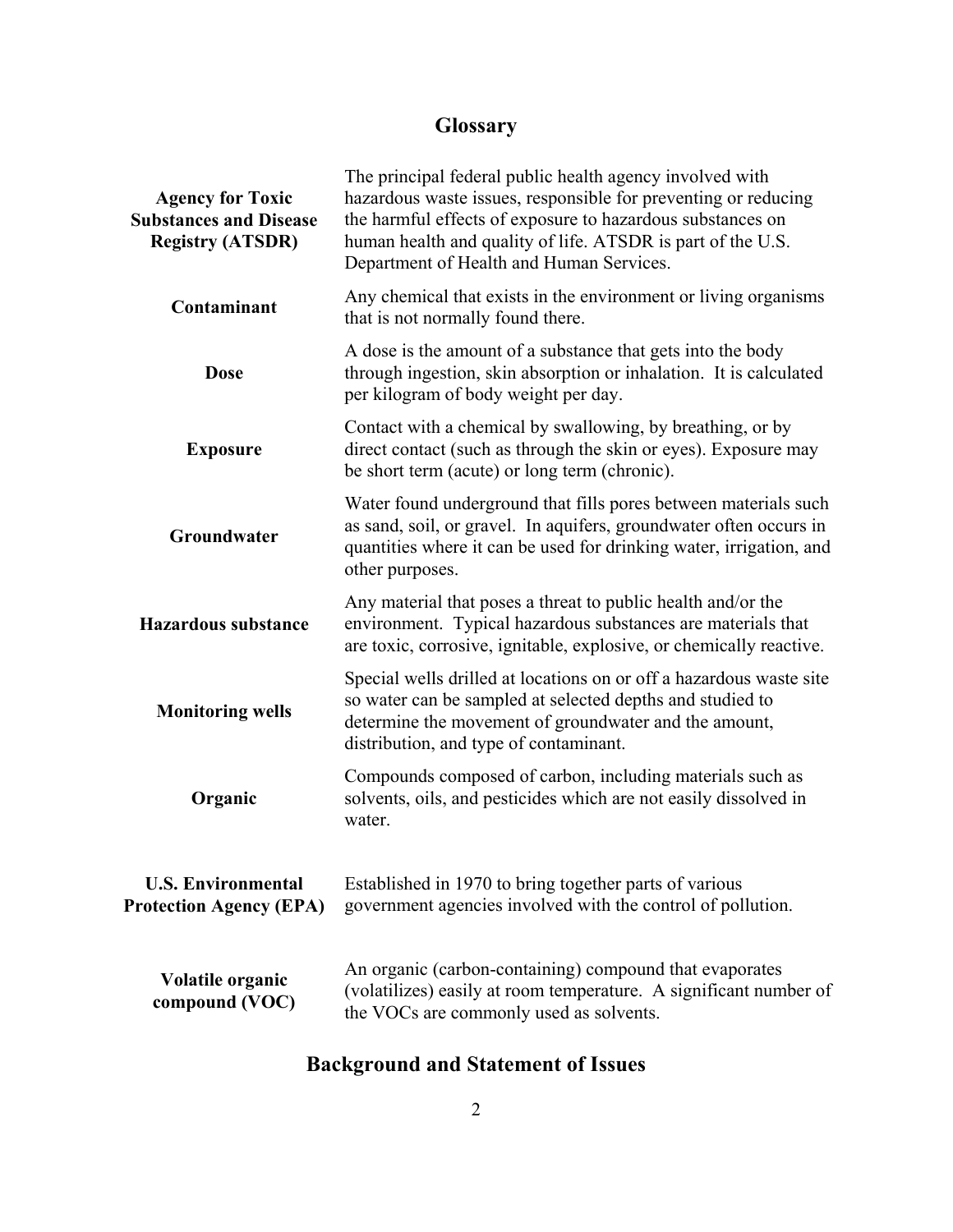This health consultation evaluates the results of indoor air samples taken at homes and businesses near the Philip Services Corporation facility (Philip) located in the Georgetown neighborhood of Seattle, King County, Washington. The samples were taken in order to determine whether residents and workers are being exposed to contaminants migrating from groundwater into indoor air. The purpose of this consultation is to determine whether any such exposure exceeds a level of health concern. The Washington State Department of Health (DOH) prepares health consultations under a cooperative agreement with the Agency for Toxic Substances and Disease Registry (ATSDR).

Philip is located at 734 S. Lucile Street in the Georgetown neighborhood of Seattle. The facility receives, packages and ships hazardous waste for off-site treatment and/or disposal. Extensive groundwater monitoring in 1991 revealed significant levels of volatile organic compounds (VOCs) in on-site groundwater and lower VOC levels in off-site groundwater. The source of the contamination is thought to have been twenty-two underground chemical storage tanks used by a previous owner. These tanks were removed along with contaminated soil in 1987.<sup>1</sup>

Drinking water for the area is supplied by the City of Seattle and there are no known active drinking water wells near Philip. Therefore, *drinking water is not a source of exposure for area residents*. However, concern was raised for the potential of these volatile groundwater contaminants to move up into the indoor air of homes and business near the Philip site. A computer simulation of this pathway yielded conflicting results but suggested that some of the VOCs found in off-site groundwater could accumulate in indoor air at levels of health concern.2 In response to this finding, Philip, the U.S. Environmental Protection Agency and DOH sampled the indoor air of nearby homes and businesses in August 2000.

Maximum and average levels of contaminants of concern detected in the indoor air of residences and businesses near Philip are given in Table 1 below. Selection of contaminants of concern was based on solely on exposure to indoor air since groundwater is not a source of drinking water. Contaminants detected in indoor air were compared to corresponding ATSDR air screening levels for each contaminant. Screening levels are based on the ability of the contaminant to cause either *cancerous* or *non-cancerous* health effects. Each of the contaminants of concern given in Table 1 exceed their respective screening value. Contaminants of concern do not necessarily represent a public health hazard, but signify the need for further evaluation. A complete list of contaminants detected in indoor air near the Philip site is provided in Appendix B, Table B1.

**Table 1.** Contaminants of concern in indoor air near the Philip Services Corporation site located in Seattle, Washington  $(ug/m<sup>3</sup>)$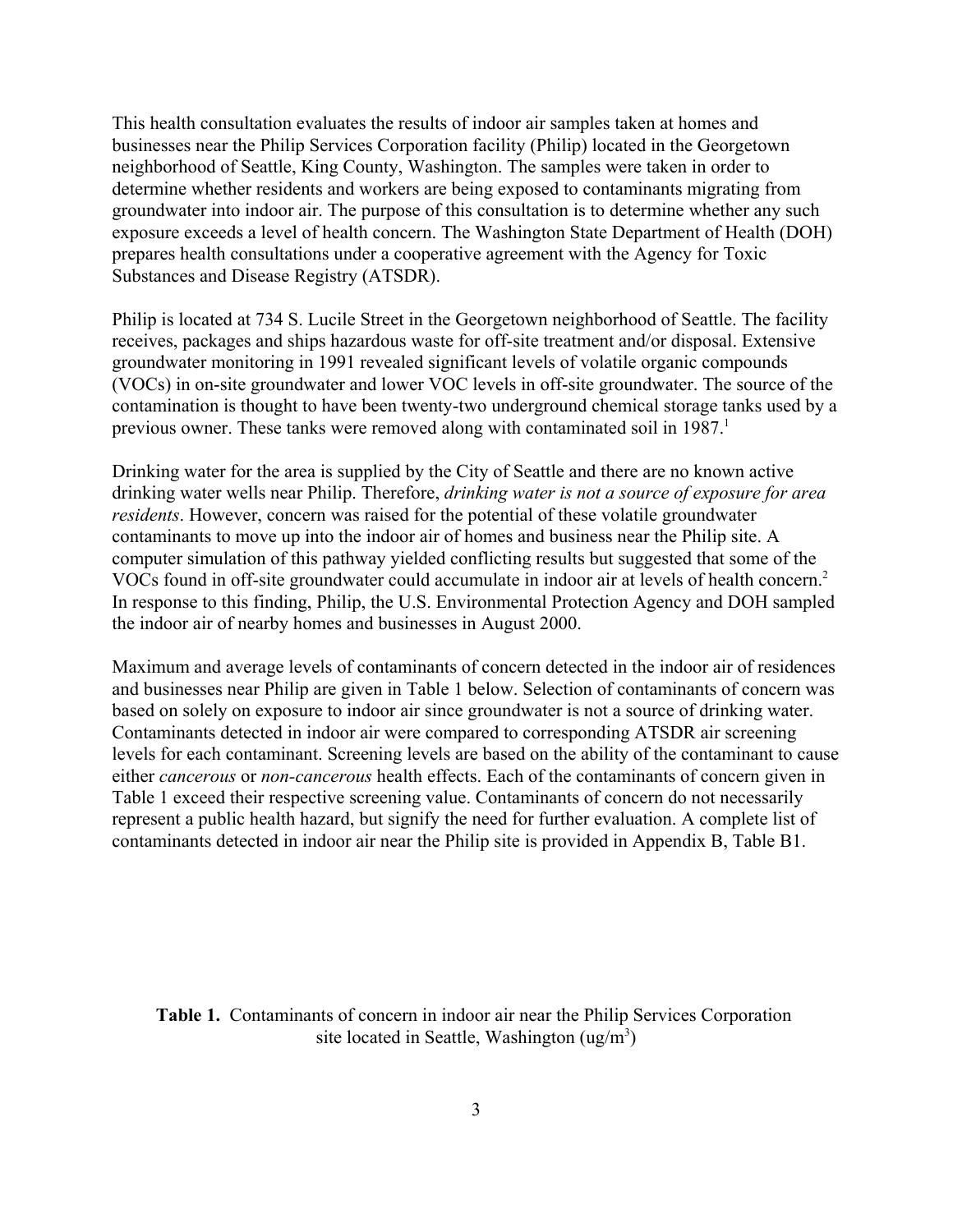| Contaminant                                           | <b>Maximum</b> | Average | Screening<br>Value | <b>Background Level</b><br>Outdoor<br>Indoor |               | Source of<br><b>Background Level</b><br>Indoor<br>Outdoor |                      |
|-------------------------------------------------------|----------------|---------|--------------------|----------------------------------------------|---------------|-----------------------------------------------------------|----------------------|
| 1,1,-Dichloroethane                                   | 60.0           | 26.3    | NA                 | <b>NA</b>                                    | $0.08 - 0.2$  | <b>NA</b>                                                 | <b>UATMP</b>         |
| 1,1,2-trichloro-1,2,2-<br>trifluoroethane (Freon-113) | 2.8            | 1.3     | NA                 | NA                                           | 1.3           | NA                                                        | <b>HSDB</b>          |
| 1,2-Dichloroethane                                    | 4.1            | 1.4     | 0.04               | 0.5                                          | $0.12 - 0.2$  | Wallace                                                   | <b>UATMP</b>         |
| 1,2-Dichloropropane                                   | 6.5            | 2.0     | 4.0                | NA                                           | $3.2 - 3.4$   | <b>NA</b>                                                 | Ecology              |
| 1,3-Butadiene                                         | 0.4            | 0.3     | 0.004              | NA                                           | $0.07 - 0.4$  | NA                                                        | <b>UATMP</b>         |
| Benzene                                               | 30.0           | 5.7     | 0.1                | $10-15$                                      | $2.5 - 3.6$   | Shah <sup>3</sup> /Wallace <sup>4</sup>                   | Ecology <sup>5</sup> |
| Carbon Tetrachloride                                  | 1.7            | 1.0     | 0.07               | $1 - 2.5$                                    | $0.74 - 0.82$ | Shah/Wallace                                              | Ecology              |
| Chlorobenzene                                         | 37.1           | 6.2     | NA                 | 16.5                                         | $0.14 - 0.18$ | Hoddinott <sup>6</sup>                                    | UATMP $^7$           |
| Chloroform                                            | 3.3            | 1.3     | 0.04               | $0.51 - 3.0$                                 | $0.24 - 0.36$ | Shah/Wallace                                              | Ecology              |
| cis-1,2-Dichloroethene                                | 16.5           | 6.9     | NA                 | NA                                           | 0.27          | NA                                                        | HSDB <sup>8</sup>    |
| Dichlorodifluoromethane<br>$(Freon-12)$               | 11.9           | 5.4     | NA                 | NA                                           | 0.0004        | NA                                                        | <b>HSDB</b>          |
| Methylene Chloride                                    | 330            | 95.1    | 3.0                | 6                                            | $0.37 - 1.2$  | Singh                                                     | Ecology              |
| Tetrachloroethene                                     | 25.3           | 6.3     | 1.7                | $5.0 - 15$                                   | $0.31 - 0.66$ | Shah/Wallace                                              | Ecology              |
| Trichloroethene                                       | 17.2           | 5.6     | 0.59               | $0.67 - 7.0$                                 | $0.2 - 0.7$   | Shah/Wallace                                              | Ecology              |
| Trichlorofluoromethane<br>$(Freon-11)$                | 10.1           | 4.9     | <b>NA</b>          | <b>NA</b>                                    | 1.1           | <b>NA</b>                                                 | Singh                |
| Vinyl Chloride                                        | 0.2            | 0.1     | 0.1                | NA                                           | $0.08 - 0.13$ | NA                                                        | <b>UATMP</b>         |

The levels of the contaminants of concern listed in Table 1 are accompanied by background levels for both indoor and outdoor air. The background levels represent the amount of contaminants that would be expected in urban indoor and outdoor environments. Vapor migration from groundwater is not assumed to be a significant source for those contaminants in indoor air that are within the range of background.

#### **Discussion**

The indoor air samples taken at residences and businesses within the boundaries of the groundwater contamination plume contained several VOCs. Most of these VOCs were detected at levels consistent with those normally found in indoor urban environments. However, the presence of some VOCs in indoor air at levels above background indicate a possible connection with those found in groundwater. The following discussion examines the health implications associated with exposure to the contaminants found in indoor air. Results of groundwater and soil gas sampling are also discussed in terms of a potential link with contaminants found in indoor air.

*Evaluating Non-cancer Risk*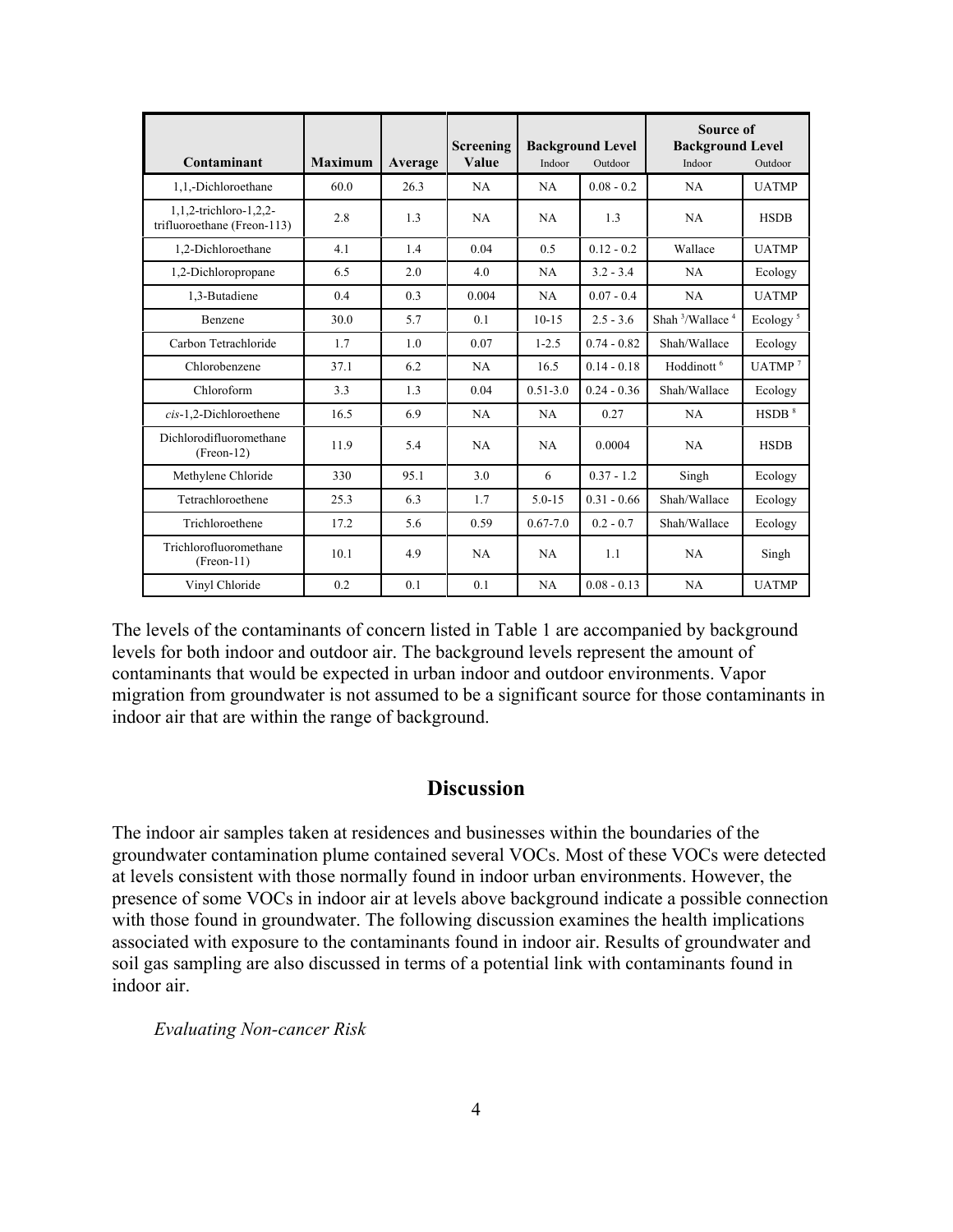The maximum and average levels of indoor air contaminants were evaluated for their potential to cause *cancerous* and *non-cancerous* adverse health effects for residents and workers exposed over long periods of time. In order to evaluate the potential for *non-cancerous* adverse health effects, the concentrations in indoor air are compared with EPA's inhalation reference concentrations. RfCs are concentrations of a chemical in air below which non-cancer adverse health effects are not expected to occur.<sup>9</sup> RfCs are set well below the actual toxic effect levels

#### **Inhalation Reference Concentrations (RfCs)**

Inhalation reference concentrations (RfCs) are levels of a contaminant in air below which noncancer adverse health effects are not expected to occur. RfCs are set by EPA based on continuous (i.e., 24-hour/day) exposure. They are set below the actual toxic effect levels seen in the studies upon which they are based in order to provide adequate health protection.

(also known as the lowest observed adverse effect level or LOAEL) found in the studies upon which they are based. This approach provides additional health protection to account for the uncertainly involved in setting these "safe" levels of exposure.

A comparison of average levels of contaminants detected in indoor air samples showed that none exceeded their respective RfCs. Maximum levels of methylene chloride  $(330 \text{ ug/m}^3)$  and 1,2dichloropropane (6.5 ug/m<sup>3</sup>) were slightly higher than their respective RfCs which are based on liver and respiratory tract toxicity, respectively.<sup>ª</sup> However, these levels were more than 500 and 200-fold below their respective LOAELs.<sup>9</sup> The large discrepancy between the maximum detected indoor air concentrations and the LOAELs for theses two contaminants indicate that adverse health effects are unlikely.

In almost every situation of environmental exposure, there are multiple contaminants to consider. Since many of the VOCs detected in indoor air can affect the liver it is appropriate to consider the potential for *combined* exposure to cause liver toxicity. However, there is insufficient data to consider all the possible interaction in the body that may occur from multiple chemical exposure. While there is a considerable amount of uncertainty associated with assessing exposure to multiple chemicals, overall exposure to the levels detected in these indoor air samples can be *summed* and compared to a *"combined"* RfC*,* known as a hazard index*.* An assessment and discussion of combined exposure is given in Appendix C. Since many of the contaminants detected, including 1,2-dichloropropane, are commonly found in urban, indoor air environments, it is important to compare the hazard index calculated from these data with background. This comparison is given in Table 2 below following the cancer risk evaluation.

*Evaluating Cancer Risk*

<sup>&</sup>lt;sup>a</sup> For contaminants with no RfC available, such as methylene chloride, a dose was calculated based on continuous exposure and compared to the oral reference dose (RfD). The RfD is based on oral exposure comparted to the inhalation route on which the RfC is based. Use of the RfD for comparison with inhalation exposure carries some uncertainty.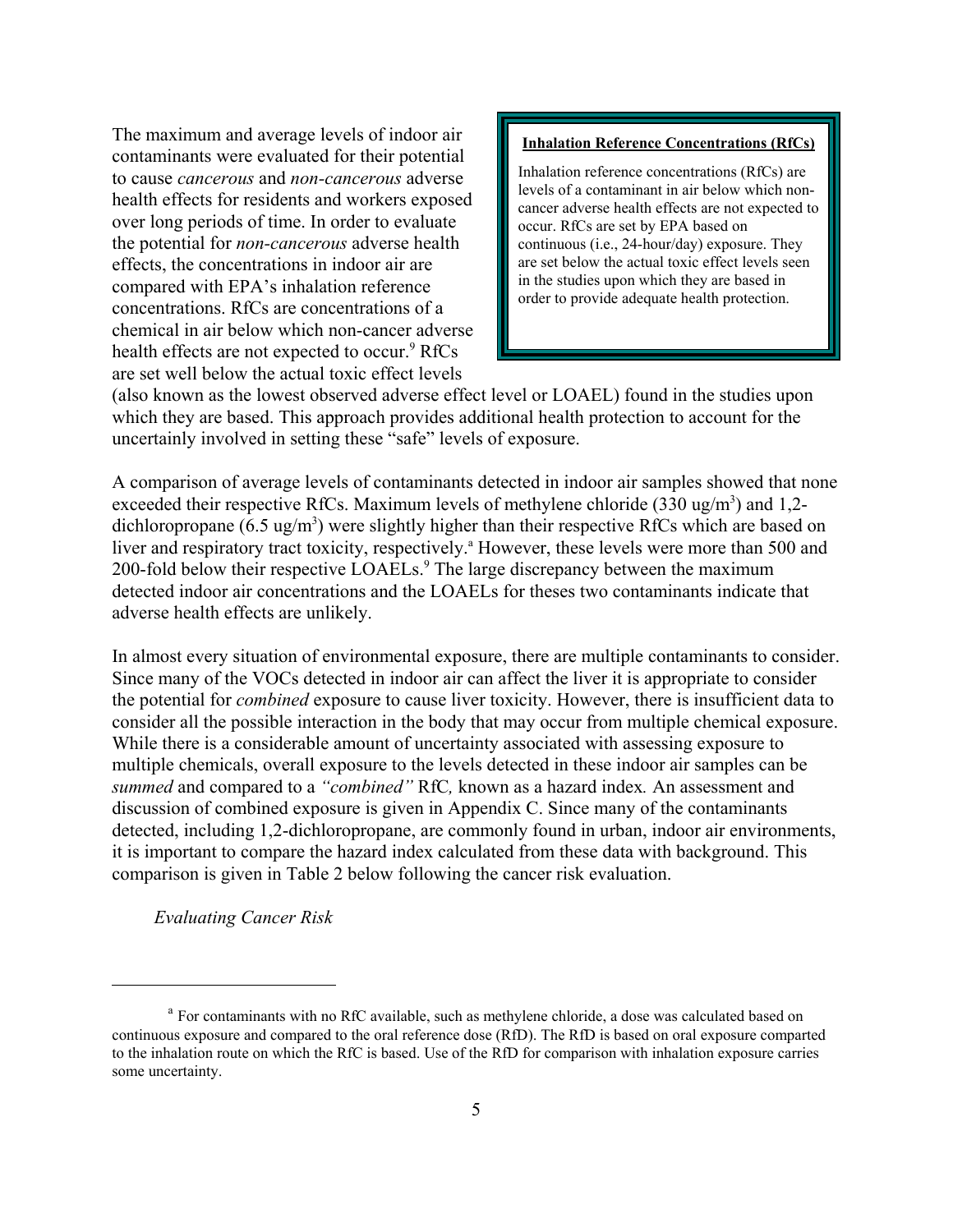EPA has designated some of the contaminants as known human carcinogens (Group A) while others are considered probable (Group B) or possible (Group C) or carcinogens. A chemical is considered to be a probable or possible carcinogen when laboratory studies on animals are the only credible evidence available. A chemical will be designated as a known human carcinogen when sufficient evidence of cancer in humans exits.<sup>b</sup> The relevance of cancer found in high dose laboratory animal studies for humans exposed to much lower levels found in the environment is questionable. Such animal data are considered to be much stronger when



supported by evidence of cancer in humans. The EPA cancer classification for each detected contaminant is given in Appendix C, Table C1.

In addition to this weight of evidence approach, the potential for these chemicals to cause cancer can be evaluated using numeric estimates of cancer potency. The estimates generated by this approach are theoretical and are associated with much uncertainty. Actual cancer risks associated with low level exposure to these contaminants may be lower and could be zero. *Overall cancer risk estimates associated with exposure to the contaminants detected in these indoor air samples range from moderate to low.* The contaminants that contribute most of this risk are 1,4 dichlorobenzene, benzene,1,3-butadiene, methylene chloride, chloroform, 1,2-dichloroethane and 1,1-dichloroethane (see Appendix C, Table C1).

#### *Comparison with Background*

The presence of contaminants in ambient and indoor air in urban areas has been well established. It is also clear that levels of VOCs in indoor air are consistently higher than those found in ambient air. Therefore, it is important to consider the background risks associated with exposure to indoor air contaminants in order to better evaluate whether unique sources such as VOCs in groundwater are contributing additional exposure. Table 2 below gives a comparison

#### **Background**

Background is defined here as the amount of VOCs expected to be present in air without any known contribution from a particular source. Since VOCs are expected to be present in urban indoor and outdoor air, it useful to estimate what the expected level is in order to determine whether levels are higher due to an identified source.

 $<sup>b</sup>$  EPA has proposed new guidelines for the assessment of chemical carcinogenicity. These new guidelines</sup> make several modifications to existing guidance including the use of new classification categories (i.e., known/likely, cannot be determined and not likely) in place of the alpha-numeric grouping system (i.e., Group A, B, C, D, E).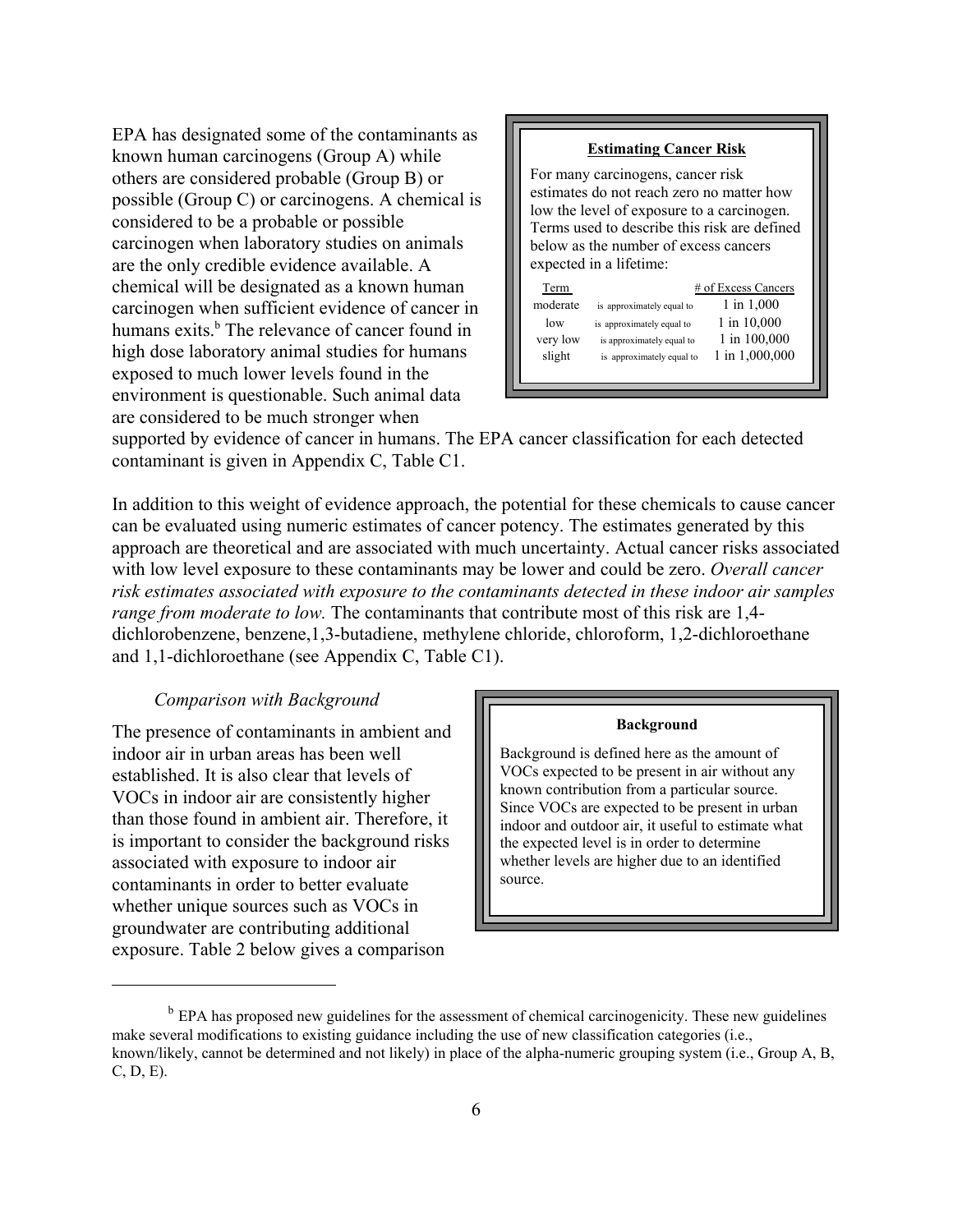of the maximum, average and background non-cancer and cancer risk associated with indoor air exposure near the Philip site.

|                           |              | <b>Indoor Air Near Philip</b> | <b>Background Indoor Air</b> |  |  |  |
|---------------------------|--------------|-------------------------------|------------------------------|--|--|--|
|                           | Maximum      | Average                       | (Urban)                      |  |  |  |
| Cancer Risk               | $2$ in 1,000 | 5 in 10,000                   | 5 in 10,000                  |  |  |  |
| Hazard Index <sup>a</sup> |              |                               |                              |  |  |  |

**Table 2.** Cancer risk associated with exposure to indoor air near the Philip Services Corporation site located in Seattle, Washington (ug/m<sup>3</sup>).

a = Represents the overall non-cancer risk as explained in Appendix B.

As shown, the non-cancer and cancer risk associated with average levels of contaminants found in indoor air are similar to those expected in a typical, urban indoor-air environment (i.e., background). Estimates using maximum detected levels are about 4-fold higher than background in each case.<sup>c</sup> Upper-bound estimates of cancer risk associated with background exposure to VOCs have been estimated as high as one 1 in 1,000.<sup>6,10</sup> The presence of this level of background exposure in urban areas illustrates the need for an overall reduction in industrial emissions and home use of VOCs as well as good land use practices that will keep urban residences situated away from additional sources of exposure. It is important to note that other air contaminants not included in a VOC analysis are likely to contribute to this overall risk estimate (e.g., formaldehyde).

#### *Contribution from Groundwater*

Most of the contaminants of concern fall within the range of background concentrations and are not considered to be originating from groundwater. However, some contaminants found at elevated levels in indoor air were also found in groundwater and soil gas. Appendix D, Table D1 provides the maximum levels of all contaminants detected in soil gas near or beneath Residences 1 and 2 along with the corresponding maximum, average and background levels found in indoor air at these homes. This comparison shows that 1,1-dichloroethane, methylene chloride and cis-1,2-dichloroethene were elevated in both soil gas and indoor air. Vinyl chloride, present at high levels in groundwater, was also detected at trace levels in indoor air and soil gas. This comparison between soil gas and indoor air indicates a possible connection between contaminants in groundwater and indoor air. Establishing such a connection is complicated, however, by the possibility that other sources could be present.

*Community Health Concerns*

<sup>c</sup> Cancer risk associated with indoor air near Philip were calculated using the entire data set as presented in Appendix B, Table B1. Risks calculated using only samples from Residences 1 and 2 did not substantially differ. Non-detects were set at one-half detection limit in each case. Elimination of non-detects did not significantly alter risk numbers.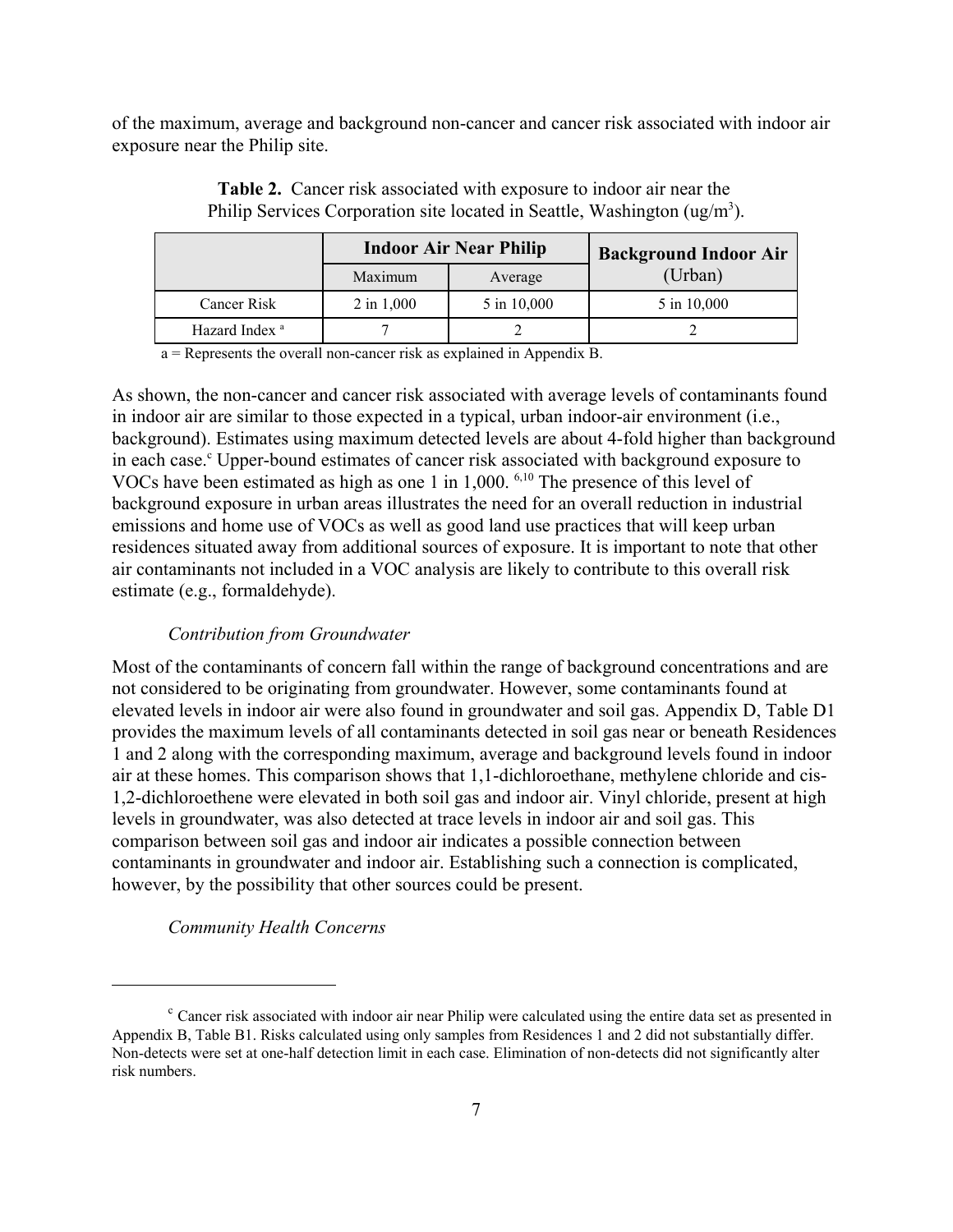#### < **Exposure of Children at Georgetown Play Field**

Concerns have been expressed to EPA and DOH pertaining to the potential for exposure of children at a nearby city park to contaminants in groundwater originating from the Philip site. The potential for exposure and subsequent adverse health effects are often increased for young children as opposed to older children or adults. For example, children breathe more air per unit of body weight than do adults. In addition to the potential for higher exposures of young children, the risk of adverse health effects is also increased. ATSDR and DOH recognize that children are susceptible to developmental toxicity that can occur at levels much lower than those causing other types of toxicity.

Contamination from the Philip property is not a concern relative to children contacting soil or surface water (i.e., puddles) at the park. Off-site contamination from Philip is restricted to groundwater. Since *groundwater is not being used as a drinking water source* in the neighborhood (including the park drinking water fountains), the only pathway by which residents could be exposed to chemicals in groundwater is by volatilization through the soil into air. The volatile nature of the chemicals in groundwater can present a problem if they move into and accumulate inside a structure. However, volatilization through the soil and into ambient air is not expected to result in significant exposure. In addition, groundwater sampling data indicate that the plume originating at Philip is moving west and not toward the park. Therefore, *groundwater contamination in the area is not a concern for children playing at the park.*

#### < **Ambient air emissions from Philip Services Corporation**

Community members have expressed concern over ambient air emission from the Philip facility. Residents and workers have complained about odors and headaches. Richard Stedman (DOH) conducted an inspection of the facility on September 1, 2000, for potential emission sources. No tanks were being loaded at the time and the soil-vapor extraction system was not operating. Tanks loadings and the vapor extraction system are considered to be the only potential air emission sources at the Philip facility. DOH will prepare a separate health consultation evaluating the impact of these sources on ambient air and the potential for exposure of nearby workers and residents.

#### < **Vegetable and Fruit Gardens**

Measurements made in July 2000 along Denver Avenue directly across from the Philip site indicate that the water table is approximately 10 feet below ground surface. The depth of the water table decreases moving west towards the Duwamish River. Root systems of vegetables and garden fruit (i.e., berries) are not expected to contact groundwater. Deposition on vegetables and garden fruit from VOCs moving from groundwater through soil into ambient air and onto the fruit is not expected to be a significant pathway. Therefore, *eating fruits and vegetables grown in gardens near the Philip site is not of concern with respect to contaminants in groundwater.* 

Fruit trees have deeper root systems than vegetables and garden fruit but the depth of the roots will vary depending upon the type and age of the tree, soil, care and other factors. The only fruit trees noted in the area of groundwater contamination are located along Denver Avenue directly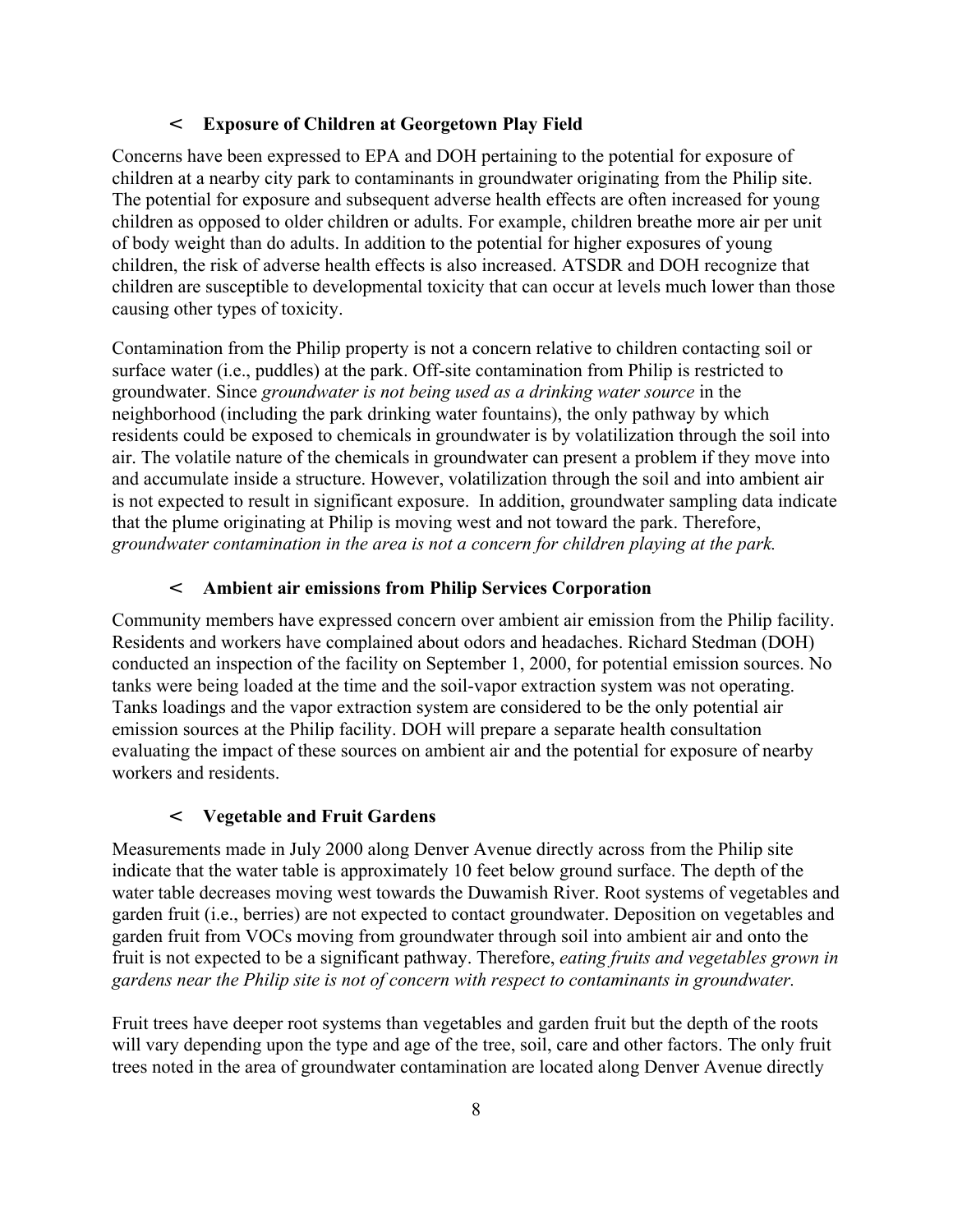across from the Philip site. Since the water table could rise during the winter months, it is possible that some contaminated water could come in contact with these fruit trees. There is little information, however, regarding accumulation of contaminants in fruit through root uptake from groundwater. EPA has requested that Philip evaluate this potential pathway of exposure. The owners of these fruit trees will be made aware of the findings of this evaluation.

#### **Conclusions**

- 1) Levels of contaminants found in indoor air near the Philip Services site pose *no immediate health hazard*. Most of the detected chemicals are present at levels normally found in urban, indoor air environments. While long-term exposure risks are similar to those of any urban home, the presence of some contaminants in indoor air at levels above background indicate a slight increase in cancer risk. Cancer risks calculated here are estimates based on 30 years of exposure. Uncertainties associated with these estimates indicate that actual risks may be lower and could be zero.
- 2) Some chemicals that were found at higher than expected levels in indoor air were also found in soil gas. It is possible that the estimated increase in cancer risk from long-term exposure to these volatile organic compounds (VOCs) in indoor air could, at least in part, be related to contaminants moving from groundwater into indoor air. However, the available data are not sufficient to draw a clear connection between these elevated indoor air contaminants and groundwater. Therefore, *an indeterminate public health hazard exists with respect to risks associated with long-term exposure to VOCs that have migrated into in indoor from groundwater.*
- 3) VOCs are found in outdoor and indoor air in all urban areas. Outdoor sources include automobile exhaust and industrial emissions while indoor air contaminants often come from household cleaners, paints, carpeting and building materials. Background levels of VOCs in indoor and outdoor air are a significant source of exposure for residents living in urban environments. Health risks associated background exposure can be similar to or higher than risks from localized hazardous waste releases to the environment.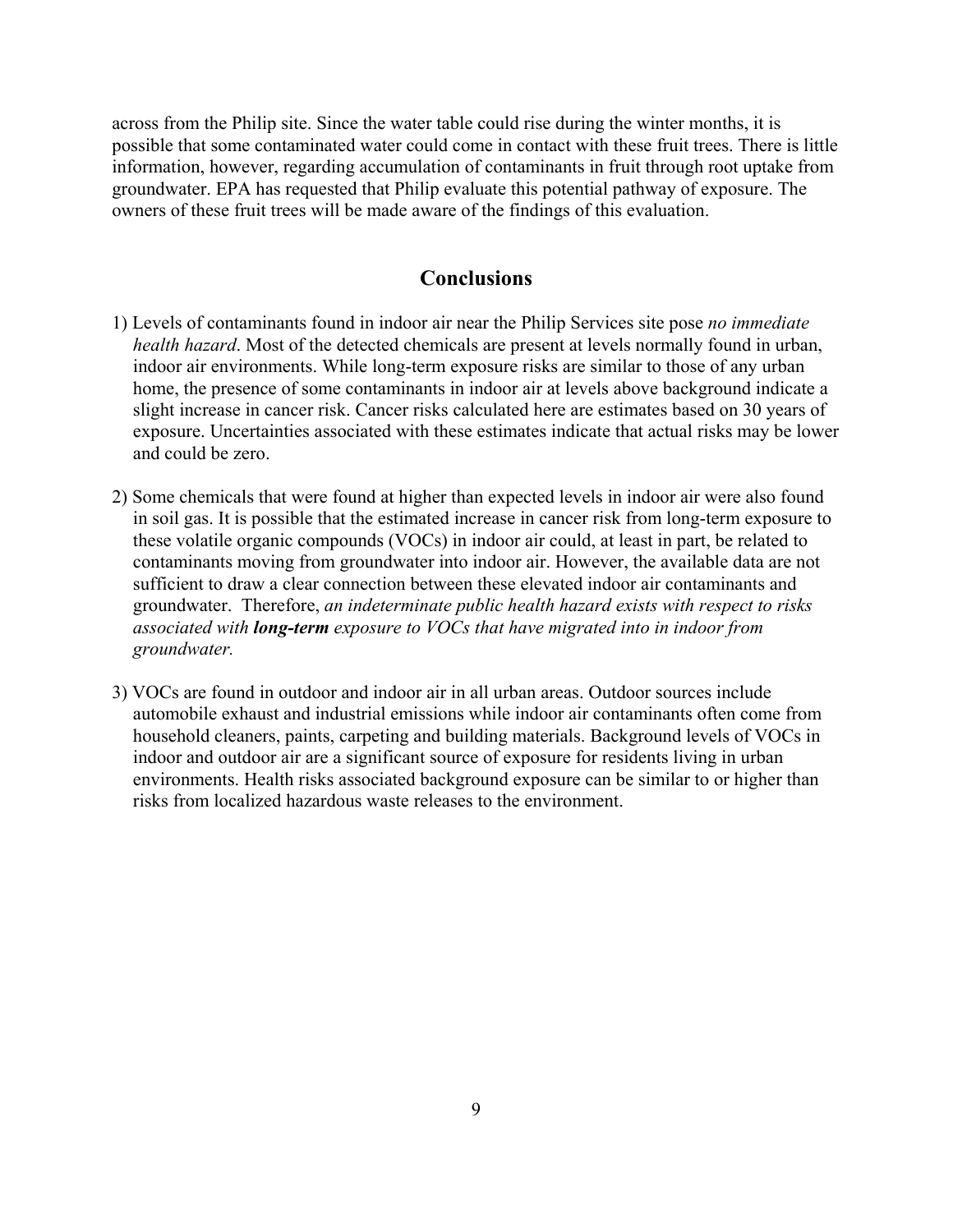#### **Recommendations**

1) Further indoor air sampling of Residences 1 and 2 during should be conducted during late winter to assess any seasonal impacts on this pathway. A higher water table could increase the ability of VOCs to infiltrate from groundwater into indoor air.

#### *Actions Proposed*

- < DOH will re-sample indoor air at Residences 1 and 2 during late winter when the water table is expected to be at its highest level.
- 2) Philip should repeat groundwater and soil gas sampling beneath and around Residences 1 and 2 concurrent with the next round of indoor air samples.
- 3) Residents should ensure that indoor sources of VOCs (e.g., cleaning fluids, gasoline, paints) are stored in sealed containers, preferably outside the home (e.g., garage or shed). Good ventilation is also necessary to maintain good indoor air quality. For more information on maintaining good indoor air quality in your home, call 1-877-485-7316.

#### **Preparer of Report**

Robert M. Duff Office of Environmental Health Assessments Washington State Department of Health

#### **ATSDR Technical Project Officer**

Debra Gable Division of Health Assessment and Consultation Superfund Site Assessment Branch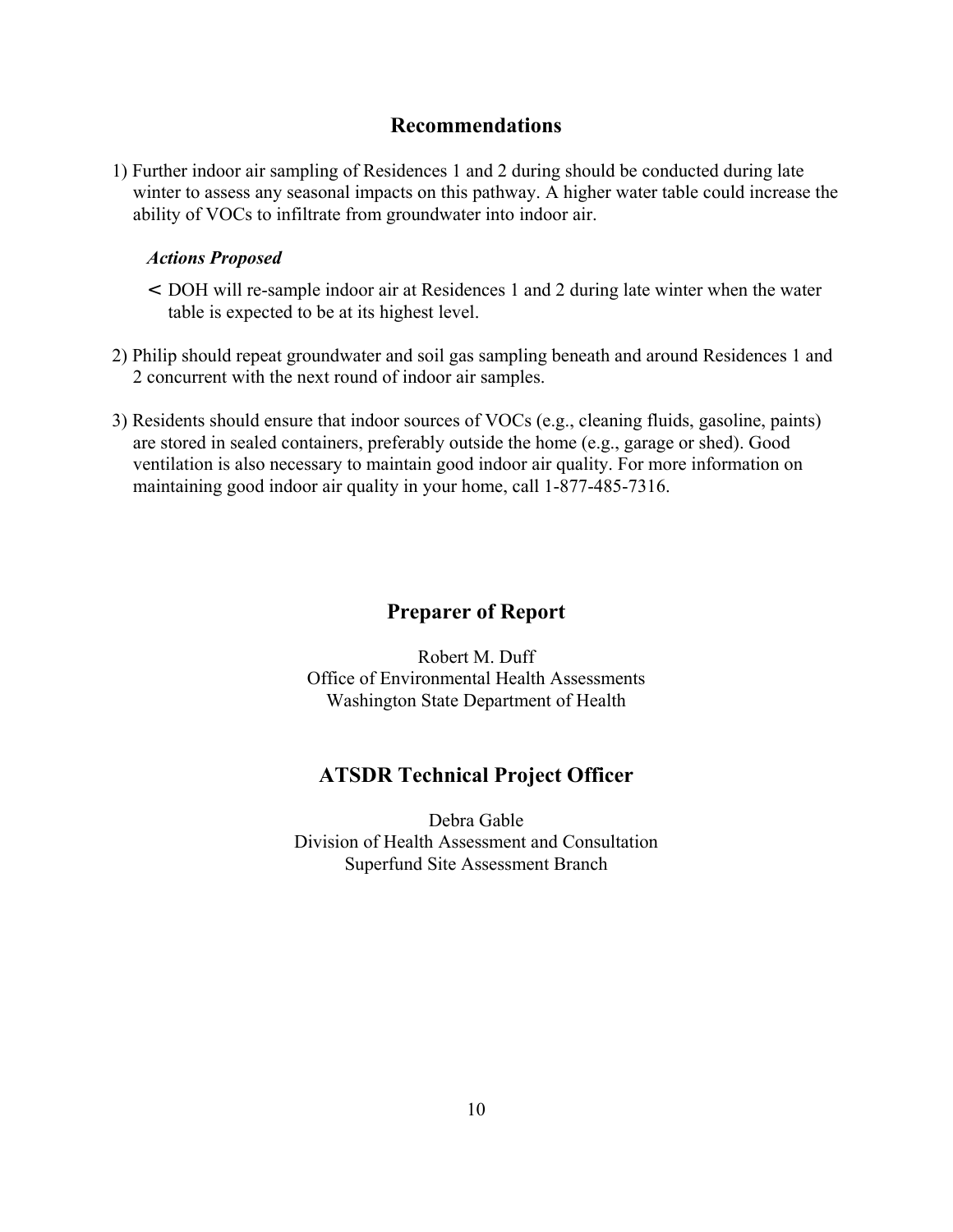#### **References**

1. Philip Service Corporation. Georgetown Community Newsletter. August 3, 2000. Number 1.

2. Environmental Management Inc. Memorandum from Craig S. Mann to Marcia Bailey, Subject: Vapor Intrusion Pathway Analysis for the Philip Services Corporation. June 29, 2000.

3. Shah JJ. And Singh HB. Distribution of volatile organic chemicals in outdoor and indoor air. *Environ Sci Tecnol*. 1988;22(12):1381-1388.

4. Wallace LA and Pellizzari. Total Exposure Methodology (TEAM) Study: Personal exposures, indoor-outdoor relationships and breath levels of volatile organic compounds in New Jersey. *Environment International.* 1986;12:369-87.

5. Washington State Department of Ecology. Ambient air VOC measurements from January 13 through June 20, 2000. Electronic file.

6. Hoddinott KB and Lee AP. The use of environmental risk assessment methodologies for an indoor air quality investigation. *Chemosphere*. 2000;41:77-84.

7. U.S. Environmental Protection Agency. 1997 Urban Air Toxics Monitoring Program. January 1999. EPA-454/R-99-036.

8. National Libraries of Medicine. Toxicology Data Network (TOXNET): Hazardous Substances Dat Bank. October 2000. Internet: http://toxnet.nlm.nih.gov/.

9. U.S. Environmental Protection Agency. Integrated Risk Information System (IRIS2). Internet: http://www.epa.gov/iris/ July 1999.

10. Wallace LA. Comparison of risks from outdoor and indoor exposure to toxic chemicals. *Environ Health Perspect*. 1991;95:7-13.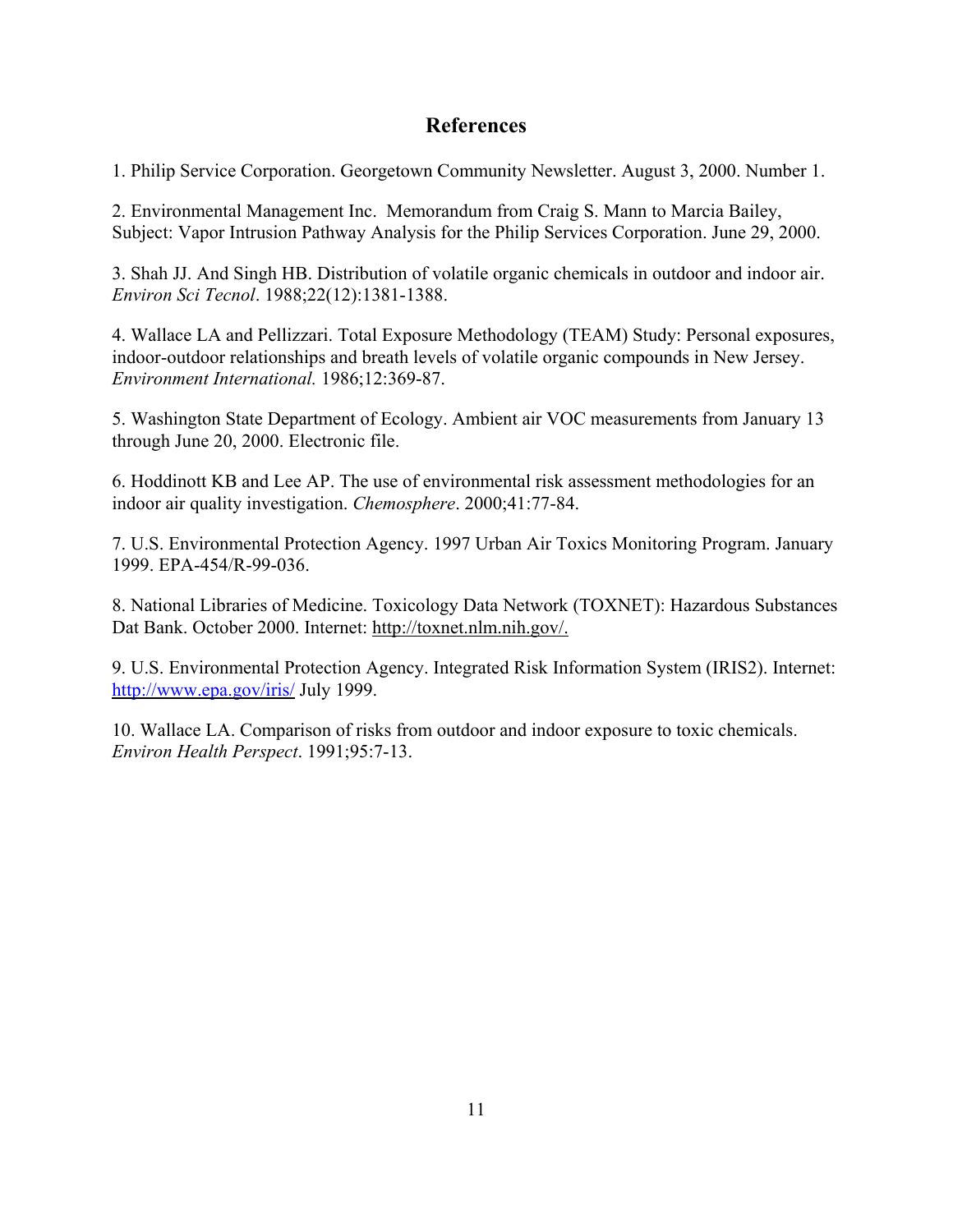## **APPENDIX A: Figures**



**Figure 1.** Location of Philip Services Corporation and Indoor Air Sampling Sites.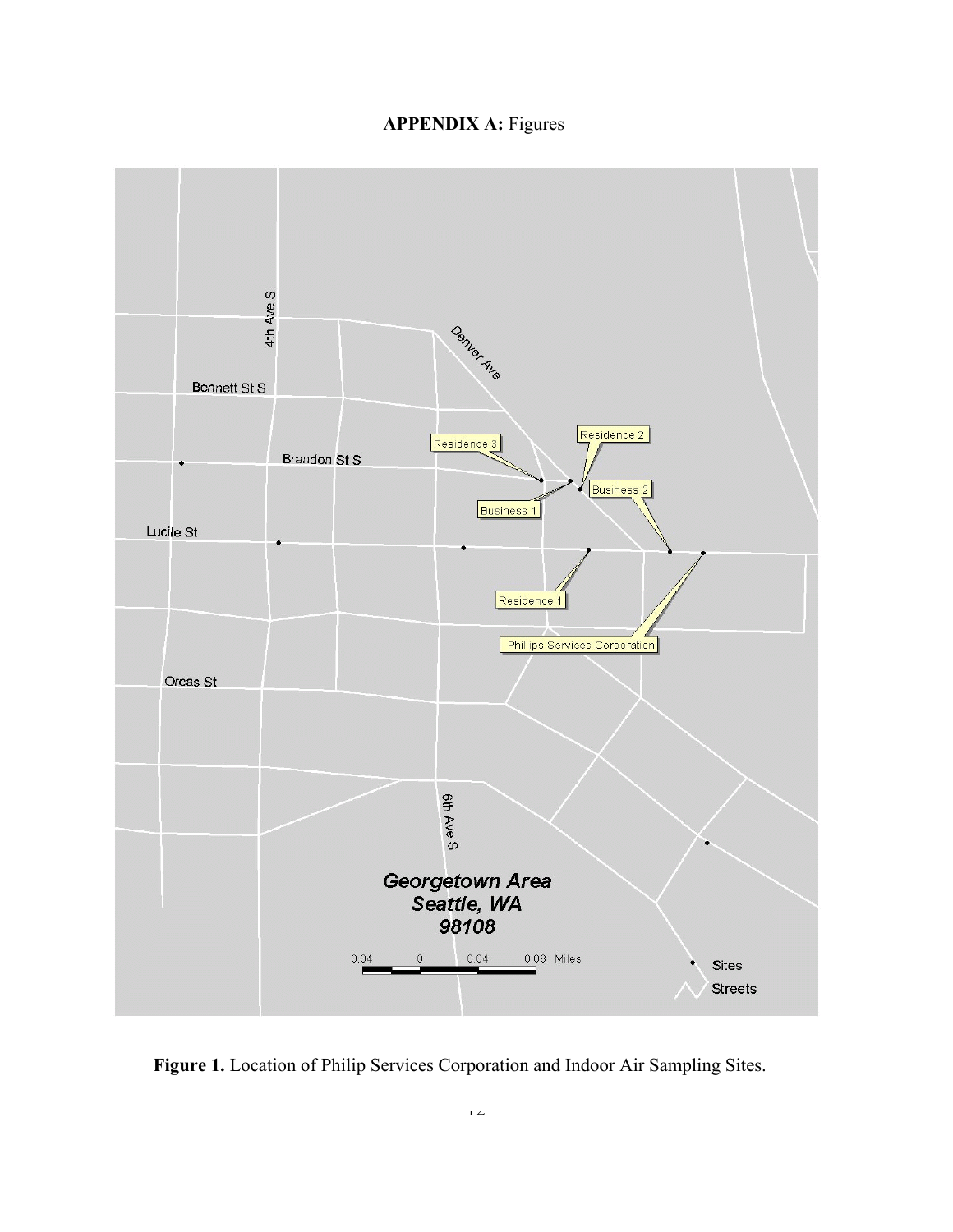## **APPENDIX B.** Indoor Air Sampling Data

|                           | <b>DOH</b>              |                   |                   | <b>EPA</b>        |             | <b>Philip</b>     |                   |                   |
|---------------------------|-------------------------|-------------------|-------------------|-------------------|-------------|-------------------|-------------------|-------------------|
| Contaminant               | Residence 1             | Residence 2       | Residence 3       | <b>Business 1</b> | Residence 2 | <b>Business 2</b> | Residence 1       | Residence 2       |
| 1,1,1-trichloroethane     | 0.74                    | 0.74              | 4.42              | 0.74              | NA          | NA                | 3.20              | 2.10              |
| 1,1,2,2-tetrachloroethane | $\overline{1.61}$       | $\overline{1.61}$ | $\overline{1.61}$ | $\overline{1.61}$ | 0.14        | 0.07              | 0.10              | 0.24              |
| 1,1,2-trichloroethane     | $\overline{\theta}$ .65 | 0.65              | 0.65              | 0.65              | 0.49        | 0.05              | 0.08              | 0.19              |
| 1,1-dichloroethane        | 0.67                    | 0.67              | 0.67              | 0.67              | 59.96       | 45.12             | 0.06              | 0.14              |
| 1,1-dichloroethene        | 1.03                    | 1.03              | 1.03              | 1.03              | 0.71        | 0.87              | 0.06              | 0.14              |
| 1,2,4-trichlorobenzene    | 5.56                    | 5.56              | 5.56              | 5.56              | 0.22        | 0.15              | <b>NA</b>         | <b>NA</b>         |
| 1,2-dichloroethane        | 1.42                    | 5.91              | 1.42              | 0.74              | 0.81        | 0.69              | 0.20              | 4.10              |
| 1,2-dichlorobenzene       | 0.66                    | 0.66              | 0.66              | 0.66              | 0.12        | 0.06              | 0.09              | 0.21              |
| 1,2-dichloropropane       | 1.02                    | 1.02              | 1.02              | 1.02              | 6.47        | 1.34              | 0.07              | 0.16              |
| 1,3-butadiene             | <b>NA</b>               | <b>NA</b>         | <b>NA</b>         | <b>NA</b>         | 0.42        | 0.11              | NA                | <b>NA</b>         |
| 1,3-dichlorobenzene       | 0.60                    | 0.60              | 0.60              | 0.60              | 0.12        | 0.06              | 0.09              | 0.21              |
| 1,4-dichlorobenzene       | 0.87                    | 0.87              | 0.87              | 0.87              | 16.71       | 35.70             | 0.38              | $0.\overline{21}$ |
| 2-butanone                | $\overline{1.77}$       | 22.41             | 9.73              | 5.90              | <b>NA</b>   | <b>NA</b>         | <b>NA</b>         | <b>NA</b>         |
| acetone                   | 28.49                   | 23.27             | 28.49             | 26.12             | <b>NA</b>   | <b>NA</b>         | 38.00             | 35.00             |
| benzene                   | 0.65                    | 0.65              | 0.65              | 1.50              | 29.95       | 6.39              | 3.90              | 1.60              |
| bromoethane               | 1.18                    | 1.18              | 1.18              | 1.18              | 3.79        | 3.48              | NA                | <b>NA</b>         |
| cis-1,2-dichloroethene    | 0.57                    | 0.57              | 0.57              | 0.57              | 10.82       | 16.49             | 0.06              | 0.14              |
| cis-1,3-dichloropropene   | 0.77                    | 0.77              | 0.77              | 0.77              | 0.54        | 0.27              | $\overline{0.07}$ | $\overline{0.16}$ |
| carbon tetrachloride      | 0.56                    | 0.56              | 0.56              | 0.56              | 0.69        | $\overline{1.70}$ | $\overline{1.00}$ | 0.69              |
| chlorobenzene             | 0.90                    | 0.90              | 0.90              | 0.90              | 37.09       | 8.97              | 0.14              | 0.16              |
| chloroform                | 2.20                    | 0.85              | 0.85              | 0.85              | 3.32        | 0.98              | 0.83              | 0.37              |
| chloromethane             | 1.57                    | 0.64              | 1.88              | 1.80              | <b>NA</b>   | <b>NA</b>         | 2.00              | 1.50              |
| ethylbenzene              | 1.35                    | 1.35              | 1.35              | 8.25              | 2.55        | 7.79              | 1.90              | 0.80              |
| freon-11                  | 1.91                    | 10.11             | 5.62              | 2.02              | 15.16       | 11.16             | <b>NA</b>         | <b>NA</b>         |
| freon-113                 | 0.61                    | 0.61              | 0.61              | 2.30              | 7.58        | 56.28             | 0.70              | 2.80              |
| freon-12                  | 2.92                    | 3.36              | 11.86             | 3.26              | 13.30       | 3.84              | $\overline{NA}$   | NA                |
| m,p-xylene                | 5.21                    | 1.74              | 3.99              | 27.78             | 20.97       | 30.73             | 5.80              | 2.20              |
| dichloromethane           | 93.75                   | 180.55            | 18.75             | 4.17              | 2.99        | 0.28              | 130.00            | 330.00            |
| (methylene chloride)      |                         |                   |                   |                   |             |                   |                   |                   |
| o-xylene                  | 1.32                    | 1.32              | 1.32              | 6.08              | 3.30        | 9.80              | 1.70              | 0.70              |
| tetrachloroethene         | 1.32                    | 1.49              | 1.49              | 6.44              | 25.22       | 10.17             | 2.60              | 1.40              |
| styrene                   | 1.23                    | 0.57              | 0.57              | 0.57              | <b>NA</b>   | 2.84              | 0.62              | 0.41              |
| trans-1,2-dichloroethene  | 1.27                    | 1.27              | 1.27              | 1.27              | <b>NA</b>   | <b>NA</b>         | 0.06              | 0.14              |
| trichloroethene           | 1.42                    | 1.42              | 17.19             | 1.42              | 3.06        | 12.52             | 3.30              | 4.50              |
| toluene                   | 9.42                    | 21.10             | 22.98             | 33.90             | 349.98      | 23.81             | 23.00             | 13.00             |
| vinyl chloride            | 0.74                    | 0.74              | 0.74              | 0.74              | 1.05        | <b>NA</b>         | 0.15              | 0.04              |

**Table B1.** Volatile organic compounds (VOCs) detected in indoor air near the Philip Services site located in Seattle, Washington ( $ug/m<sup>3</sup>$ ).

**Bolded** values indicate the maximum detection for that contaminant.

*Italicized* values represent one-half the detection limit for those contaminants that were below detection.

**APPENDIX C**. Health Risk Estimates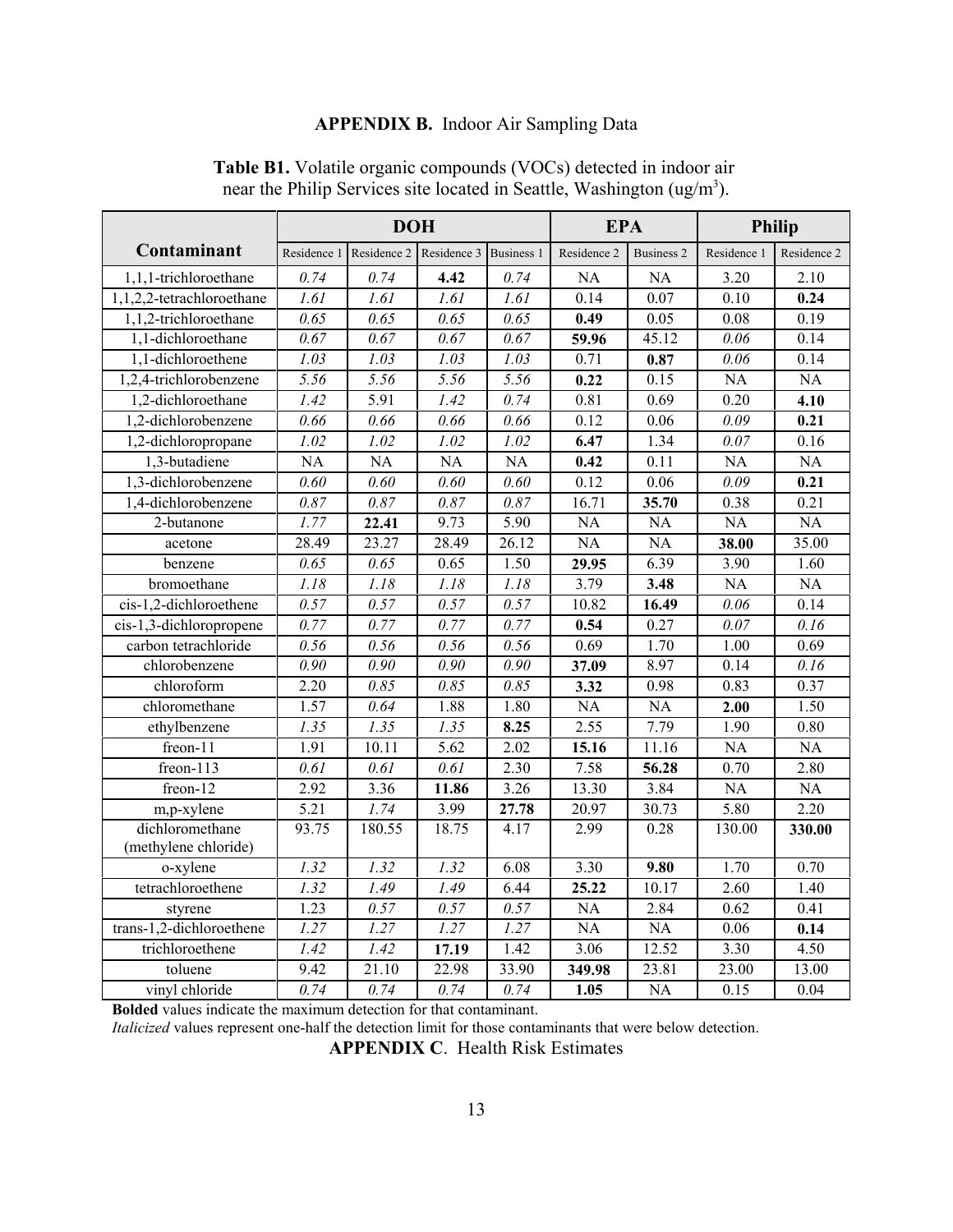In order to evaluate the potential for *non-cancer* adverse health effects that might result from exposure to contaminants found in indoor air, maximum and average levels detected were compared to RfCs. The RfC represents a concentration of a contaminant in air below which continuous exposure is not expected to cause adverse health effects. Each RfC was also divided by the exposure concentration to give a *hazard quotient* which were then summed to yield a hazard index that provides an assessment of overall exposure relative to the potential for noncancer adverse health effects. Cancer risk estimates were generated by multiplying the maximum and average detected levels by inhalation unit risk values which were then summed to provide an overall risk estimate.

RfCs and unit risk values were not available for many of the contaminants detected. Many of these were evaluated by calculating a dose based on continuous exposure and using oral reference doses (RfDs) and oral cancer potency factor to generate hazard quotients and cancer risks. The use of toxicity data from oral exposure studies introduces some uncertainty in the overall assessment. Since no toxicity values were available for some of the contaminants (e.g., the freons), these chemicals were not included in the health evaluation and could represent an underestimate of the overall risk. Only those contaminants detected in at least one sample are included. Non-detect results are included in the calculation of maximum and average exposure point concentrations as one-half the limit of detection.

A continuous adult exposure scenario of 24 hours/day 365 days/year over 70 years was used to generate doses for use with RfDs and oral cancer potency factors. This approach is consistent with the derivation of the RfCs and inhalation unit risks.

#### *Multiple Chemical Exposure*

In almost every situation of environmental exposure, there are multiple contaminants to consider. The potential exists for these chemicals to interact in the body and increase or decrease the potential for adverse health effects. The vast number of chemicals in the environment make it impossible to measure all of the possible interactions between these chemicals. Individual cancer risk estimates can be *added* since they are measures of probability. When estimating non-cancer risk, however, similarities must exist between the chemicals if the doses are to be added. Groups of chemicals that have similar toxic effects can be added such as volatile organic compounds (VOCs) which cause liver toxicity. Although some chemicals can interact to cause a toxic effect that is *greater than* the added effect, there is little evidence demonstrating this at concentrations commonly found in the environment.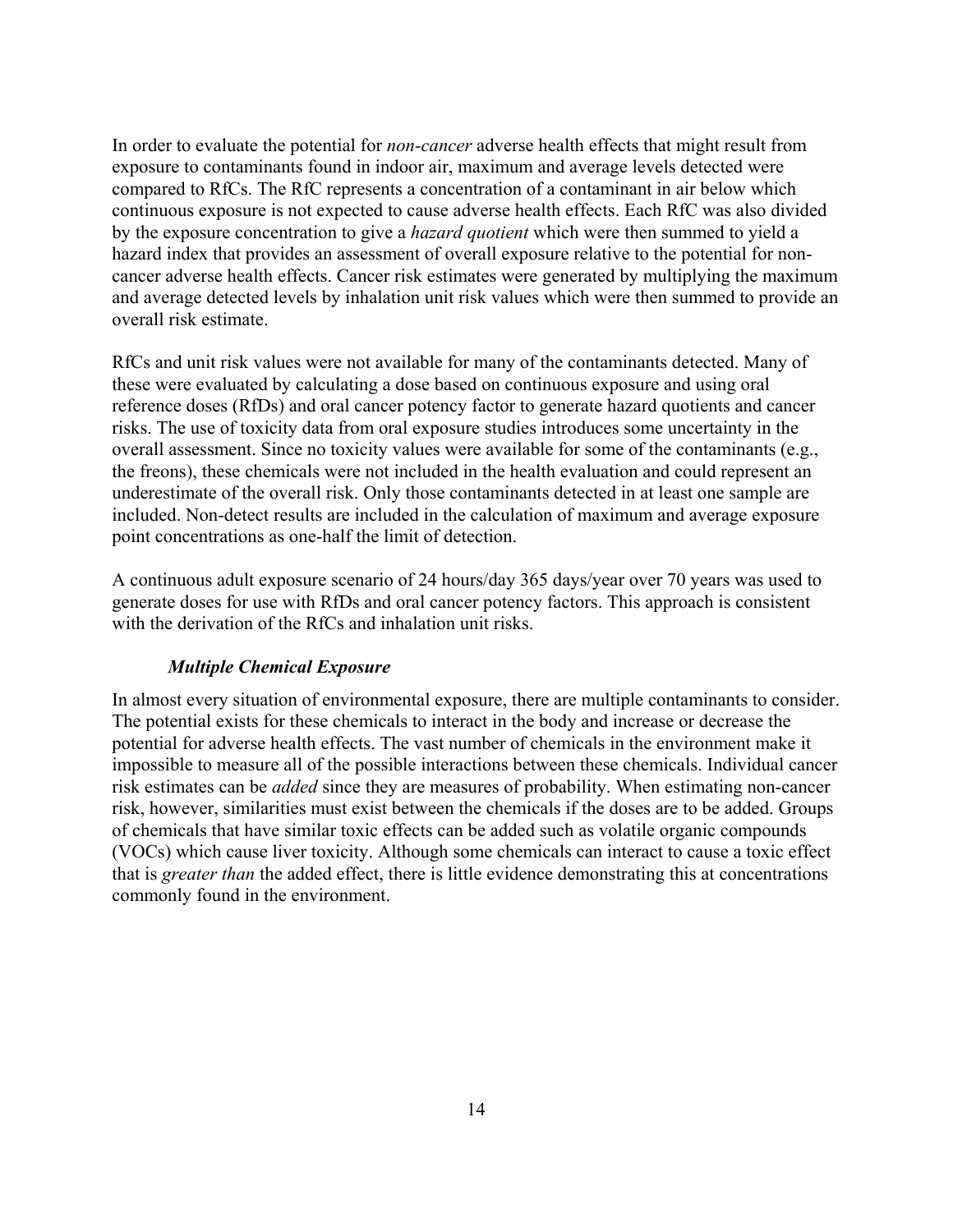|                                         | Concentration               |                                 | <b>Inhalation</b>                            |                                          | Cancer             | Cancer                 | Hazard                 | <b>Hazard</b>       | <b>EPA</b>             |
|-----------------------------------------|-----------------------------|---------------------------------|----------------------------------------------|------------------------------------------|--------------------|------------------------|------------------------|---------------------|------------------------|
| Contaminant                             | Max<br>(ug/m <sup>3</sup> ) | Average<br>(ug/m <sup>3</sup> ) | <b>Unit Risk</b><br>(per ug/m <sup>3</sup> ) | RfC <sup>a</sup><br>(mg/m <sup>3</sup> ) | <b>Risk</b><br>Max | <b>Risk</b><br>Average | <b>Quotient</b><br>Max | Quotient<br>Average | Cancer<br><b>Class</b> |
| 1,1,1-trichloroethane                   | 4.4                         | 2.0                             |                                              |                                          |                    |                        |                        |                     | $\mathbf D$            |
| 1,1,2,2-tetrachloroethane               | 1.6                         | 0.9                             | 5.8e-05                                      |                                          | 9.4e-05            | 5.1e-05                |                        |                     | $\overline{C}$         |
| 1,1,2-trichloroethane                   | 0.7                         | 0.4                             | 1.6e-05                                      | $4.0e-03$                                | 1.0e-05            | 6.9e-06                | 4.7e-02                | 3.1e-02             | $\mathcal{C}$          |
| 1,1-dichloroethane                      | 60.0                        | 13.5                            | 1.6e-06                                      |                                          | 9.6e-05            | 2.2e-05                |                        |                     | $\mathcal{C}$          |
| 1,1-dichloroethene                      | 1.0                         | 0.7                             | 5.0e-05                                      |                                          | 5.2e-05            | 3.7e-05                |                        |                     | $\overline{C}$         |
| 1,2,4-trichlorobenzene                  | 5.6                         | 3.8                             |                                              | $1.0e-02$                                |                    |                        | 1.6e-01                | 1.1e-01             | $\mathbf D$            |
| 1,2-dichloroethane                      | 5.9                         | 1.9                             | 2.6e-05                                      |                                          | 1.5e-04            | 5.0e-05                |                        |                     | B2                     |
| 1,2-dichlorobenzene                     | 0.7                         | 0.4                             |                                              | $9.0e - 0.2$                             |                    |                        | 2.1e-03                | $1.2e-03$           | $\mathbf D$            |
| 1,2-dichloropropane                     | 6.5                         | 1.5                             | $1.8e-05b$                                   | 4.0e-03                                  | 1.2e-04            | 2.7e-05                | $1.6e + 00$            | 3.8e-01             | NA                     |
| 1,3-butadiene                           | 0.4                         | 0.3                             | 2.8e-04                                      |                                          | 1.2e-04            | 7.4e-05                |                        |                     | B2                     |
| 1,3-dichlorobenzene                     | 0.6                         | 0.4                             |                                              |                                          |                    |                        |                        |                     | $\mathbf D$            |
| 1,4-dichlorobenzene                     | 35.7                        | 7.1                             | $1.1e-05b$                                   | 8.0e-01                                  | 3.9e-04            | 7.8e-05                | 4.5e-02                | 8.8e-03             | <b>NA</b>              |
| 2-butanone                              | 22.4                        | 10.0                            |                                              | $1.0e + 00$                              |                    |                        | 2.2e-02                | 9.9e-03             | $\mathbf D$            |
| acetone                                 | 38.0                        | 29.9                            |                                              | $1.0e-01$                                |                    |                        | $1.1e-01$              | 8.5e-02             | $\mathbf D$            |
| benzene                                 | 30.0                        | 5.7                             | 7.8e-06                                      |                                          | 2.3e-04            | 4.4e-05                |                        |                     | $\mathbf{A}$           |
| bromomethane                            | 3.8                         | 2.0                             |                                              | 5.0e-03                                  |                    |                        | 7.6e-01                | 4.0e-01             | $\mathbf D$            |
| cis-1,3-dichloropropene                 | 0.8                         | 0.5                             | 4.0e-06                                      | 2.0e-02                                  | $3.1e-06$          | 2.1e-06                | 3.9e-02                | 2.6e-02             | B <sub>2</sub>         |
| cis-1,2-dichloroethene                  | 16.5                        | 3.7                             |                                              |                                          |                    |                        |                        |                     | $\mathbf D$            |
| carbon tetrachloride                    | 1.7                         | 0.8                             | 1.5e-05                                      | $7.0e-04$                                | 2.5e-05            | 1.2e-05                | 6.9e-01                | 3.2e-01             | B2                     |
| chlorobenzene                           | 37.1                        | 6.2                             |                                              | $2.0e-0.2$                               |                    |                        | 5.3e-01                | 8.9e-02             | $\mathbf D$            |
| chloroform                              | 3.3                         | 1.3                             | 2.3e-05                                      | $1.0e-02$                                | 7.6e-05            | 2.9e-05                | 9.5e-02                | 3.7e-02             | B2                     |
| chloromethane                           | 2.0                         | 1.6                             |                                              |                                          |                    |                        |                        |                     | NA                     |
| ethylbenzene                            | 8.3                         | 3.2                             |                                              | $1.0e + 00$                              |                    |                        | 8.2e-03                | 3.2e-03             | $\mathbf D$            |
| freon-11                                | 15.2                        | 7.7                             |                                              |                                          |                    |                        |                        |                     | <b>NA</b>              |
| freon-113                               | 56.3                        | 8.9                             |                                              |                                          |                    |                        |                        |                     | NA                     |
| freon-12                                | 13.3                        | 6.4                             |                                              |                                          |                    |                        |                        |                     | NA                     |
| m,p-xylene                              | 30.7                        | 12.3                            |                                              | $2.0e + 0.0$                             |                    |                        | 4.4e-03                | 1.8e-03             | D                      |
| methylene chloride<br>(dichloromethane) | 330.0                       | 95.1                            | 4.7e-07                                      | $6.0e-0.2$                               | 1.6e-04            | 4.5e-05                | $1.6e + 00$            | 4.5e-01             | B2                     |
| o-xylene                                | 9.8                         | 3.2                             |                                              | $2.0e + 0.0$                             |                    |                        | $1.4e-03$              | 4.6e-04             | $\mathbf D$            |
| tetrachloroethene                       | 25.2                        | 6.3                             | 5.8e-07                                      |                                          | 1.5e-05            | 3.6e-06                |                        |                     | $C-B2$                 |
| styrene                                 | 2.8                         | 1.0                             |                                              | $1.0e + 00$                              |                    |                        | 2.8e-03                | 9.8e-04             | NA                     |
| trans-1,2-dichloroethene                | 1.3                         | 0.9                             |                                              | $2.0e-02$                                |                    |                        | 1.8e-02                | 1.3e-02             | NA                     |
| trichloroethene                         | 17.2                        | 5.6                             | 1.7e-06                                      |                                          | 2.9e-05            | 9.5e-06                |                        |                     | $C-B2$                 |
| toluene                                 | 350.0                       | 62.2                            |                                              | 4.0e-01                                  |                    |                        | 8.7e-01                | 1.6e-01             | ${\rm D}$              |
| vinyl chloride                          | 1.0                         | 0.5                             | 8.8e-06                                      | 1.0e-01                                  | 9.2e-06            | 4.6e-06                | 1.0e-02                | 5.3e-03             | $\mathbf{A}$           |
| <b>SUM</b>                              |                             |                                 |                                              |                                          | 2e-03              | 5e-04                  | 7e+00                  | $2e + 00$           |                        |

**Table C1.** Estimated health risk associated with exposure to volatile organic compounds (VOCs) found indoor air near the Philip Services Corporation

a = RfC is given in units of mg/m<sup>3</sup> and assumes a continuous exposure (i.e., 24 hours/7 days/week/365 days/year). *Italicized* values indicate a surrogate RfD value.

b = Inhalation unit risk taken from California Environmental Protection Agency's Criteria for Carcinogens.

**Bolded** hazard quotient values exceed 1 (i.e., concentration exceeds RfC).

**APPENDIX D.** Volatile Organic Compounds (VOCs) in Soil Gas and Indoor Air.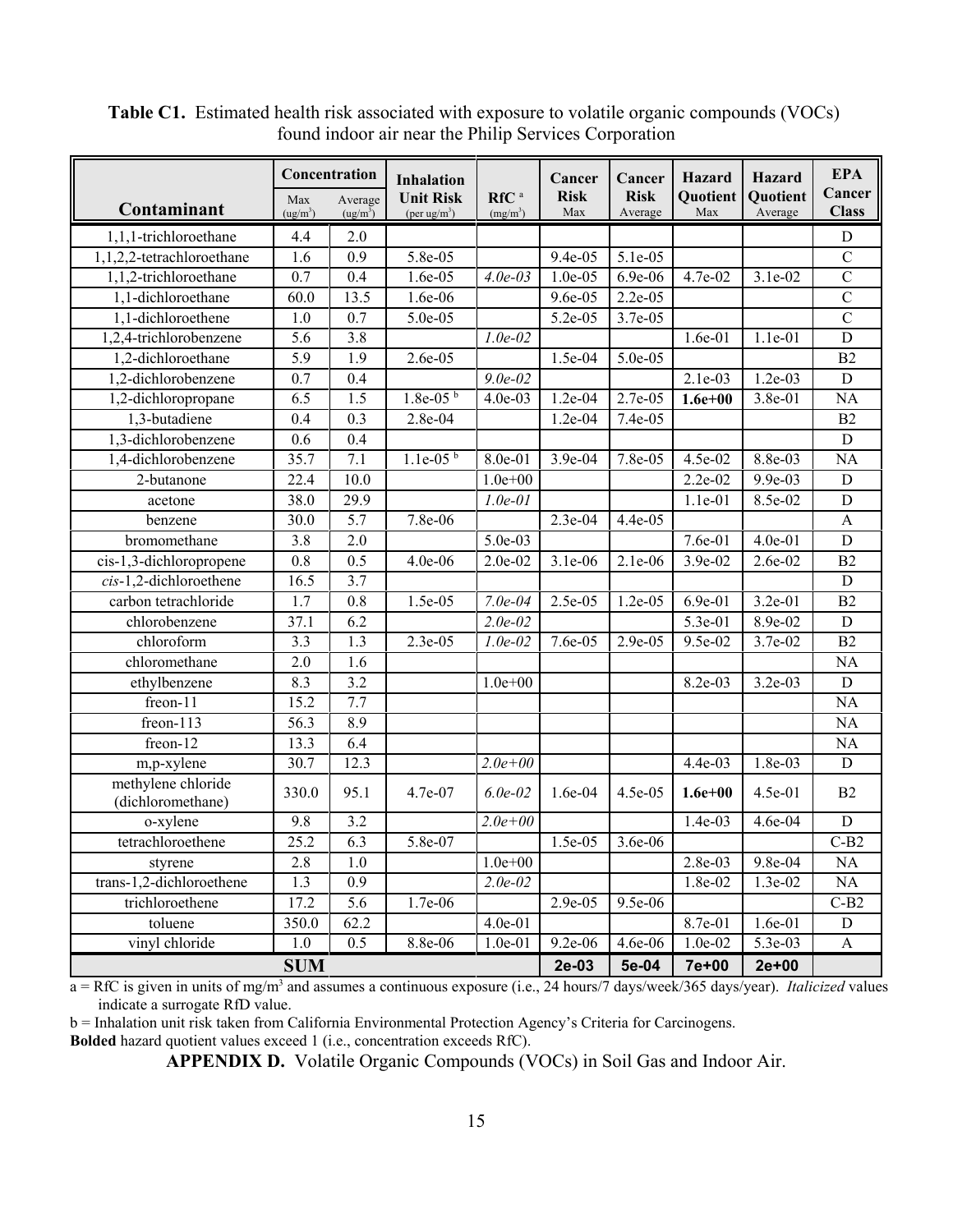|                          | <b>Soil Gas</b> |              | <b>Indoor Air</b> |         | Background <sup>a</sup> |               |  |
|--------------------------|-----------------|--------------|-------------------|---------|-------------------------|---------------|--|
| <b>Chemical</b>          | Maximum         | Average      | Maximum           | Average | Indoor                  | Ambient       |  |
| Acetone                  | 280             | 141.6        | 38                | 31.2    | 20.4                    | $1.2 - 3.6$   |  |
| Benzene                  | 4.4             | 2.6          | 30                | 7.4     | $10 - 15$               | $2.5 - 3.6$   |  |
| Carbon Tetrachloride     | 340             | 169.6        | 1                 | 0.7     | $1 - 2.5$               | $0.74 - 0.82$ |  |
| Chlorobenzene            | 62              | 21.3         | 37.1              | 7.8     | 16.5                    | $0.14 - 0.18$ |  |
| Chloroform               | 160             | 17.4         | 3.3               | 1.5     | $0.51 - 3.0$            | $0.24 - 0.36$ |  |
| Chloromethane            | 1.2             | 0.5          | $\overline{2}$    | 1.4     | <b>NA</b>               | $1.7 - 3.5$   |  |
| 1,1-Dichloroethane       | 350             | 69           | 60                | 12.3    | NA                      | $0.08 - 0.2$  |  |
| 1,1-Dichloroethene       | 6.9             | 1.8          | $\mathbf{1}$      | 0.6     | <b>NA</b>               | <b>NA</b>     |  |
| 1,2-Dichloroethane       | 0.4             | 0.4          | 5.9               | 2.5     | 0.5                     | $0.12 - 0.2$  |  |
| cis-1,2-Dichloroethene   | 160             | 72.4         | 10.8              | 2.4     | NA                      | 0.27          |  |
| trans-1,2-Dichloroethene | 2.9             | 1.6          | 1.3               | 0.7     | NA                      | 0.18          |  |
| Ethylbenzene             | 84              | 25.5         | 2.5               | 1.6     | $\overline{7}$          | $0.38 - 2.8$  |  |
| Methylene Chloride       | 3.8             | 1.9          | 330               | 147.5   | 6                       | $0.37 - 1.2$  |  |
| Styrene                  | 1.2             | $\mathbf{1}$ | 1.2               | 0.7     | $\mathbf{1}$            | $0.14 - 0.73$ |  |
| Freon-113                | 850             | 209.7        | 7.6               | 2.5     | NA                      | 1.3           |  |
| Tetrachloroethene        | 75              | 20.9         | 25.2              | 6.4     | 5                       | $0.31 - 0.66$ |  |
| Toluene                  | 7.6             | 4.7          | 350               | 83.3    | 17.6                    | $2.4 - 26.4$  |  |
| 1,1,1-Trichloroethane    | 2500            | 432.3        | 3.2               | 1.7     | $10 - 30$               | 0.38          |  |
| 1,1,2-Trichloroethane    | 13.5            | 6.6          | 0.7               | 0.4     | 10                      | NA            |  |
| Trichloroethene          | 22              | 4.8          | 4.5               | 2.7     | $0.67 - 7.0$            | 0.2           |  |
| Vinyl Chloride           | 0.5             | 0.3          | $\mathbf{1}$      | 0.5     | <b>NA</b>               | 0.08          |  |
| <b>Total Xylenes</b>     | 420             | 102.9        | 24.3              | 8.9     | $5.7 - 17.3$            | 0.56          |  |

**Table D1.** A comparison of contaminants found in soil gas and indoor air at Residences 1 and 2 located near the Philip Services Corporation site in Seattle, Washington (ug/m<sup>3</sup>).

a = Background values for indoor and ambient air are derived from References 3 - 7.